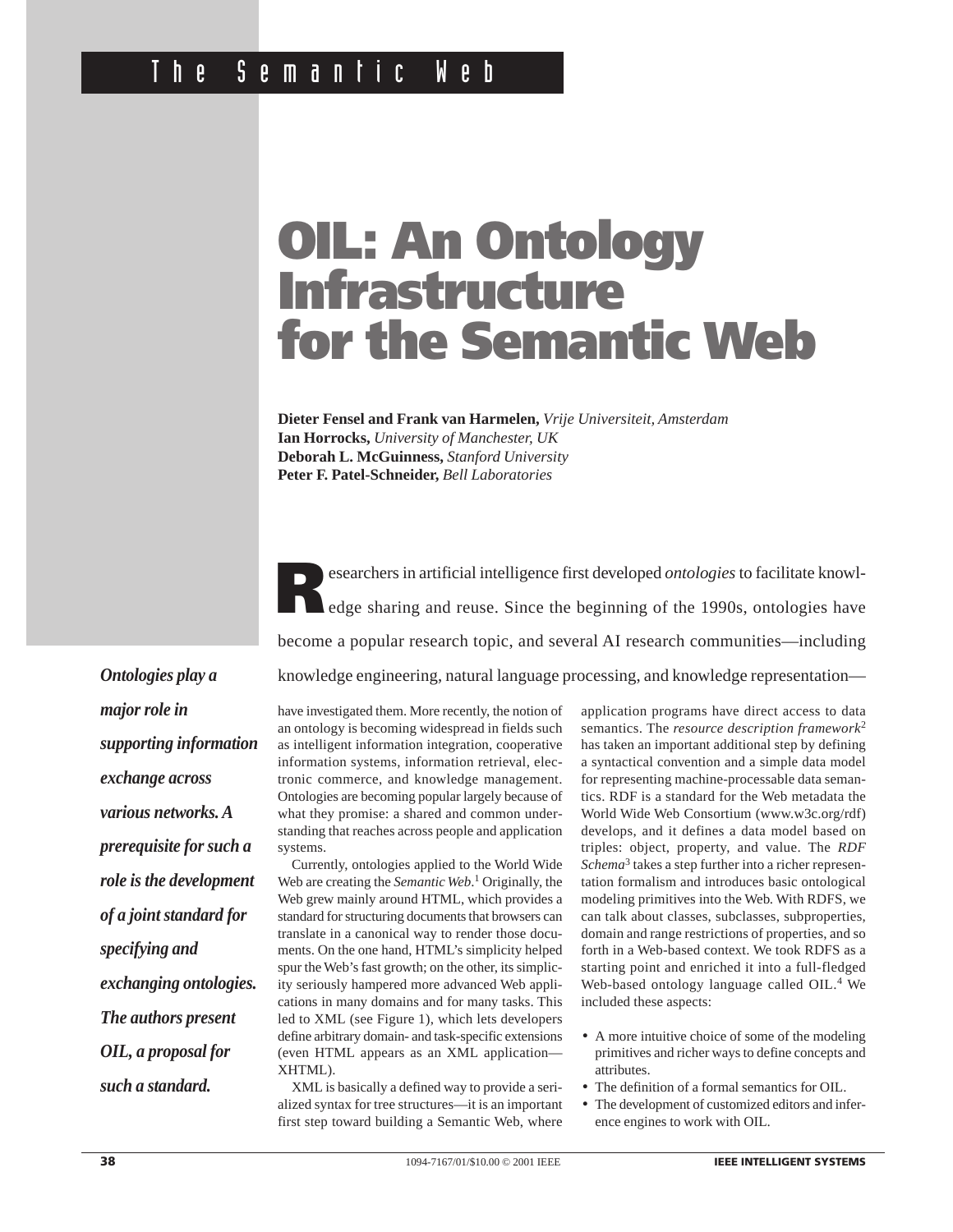#### **Ontologies: A revolution for information access and integration**

Many definitions of ontologies have surfaced in the last decade, but the one that in our opinion best characterizes an ontology's essence is this: "An ontology is a formal, explicit specification of a shared conceptualization."5 In this context, *conceptualization* refers to an abstract model of some phenomenon in the world that identifies that phenomenon's relevant concepts. *Explicit* means that the type of concepts used and the constraints on their use are explicitly defined, and *formal* means that the ontology should be machine understandable. Different degrees of formality are possible. Large ontologies such as WordNet (www.cogsci.princeton. edu/~wn) provide a thesaurus for over 100,000 terms explained in natural language. On the other end of the spectrum is CYC (www.cyc.com), which provides formal axiomating theories for many aspects of commonsense knowledge. *Shared* reflects the notion that an ontology captures consensual knowledge—that is, it is not restricted to some individual but is accepted by a group.

The three main application areas of ontology technology are knowledge management, Web commerce, and electronic business.

#### **Knowledge management**

KM is concerned with acquiring, maintaining, and accessing an organization's knowledge. Its purpose is to exploit an organization's intellectual assets for greater productivity, new value, and increased competitiveness. Owing to globalization and the Internet's impact, many organizations are increasingly geographically dispersed and organized around virtual teams. With the large number of online documents, several document management systems have entered the market. However, these systems have weaknesses:

- *Searching information*: Existing keywordbased searches retrieve irrelevant information that uses a certain word in a different context; they might miss information when different words about the desired content are used.
- *Extracting information*: Current human browsing and reading requires extracting relevant information from information sources. Automatic agents lack the commonsense knowledge required to extract such information from textual representations, and they fail to integrate informa-

tion spread over different sources.

- *Maintaining*: Sustaining weakly structured text sources is difficult and timeconsuming when such sources become large. Keeping such collections consistent, correct, and up to date requires a mechanized representation of semantics and constraints that can help detect anomalies.
- *Automatic document generation*: Adaptive Web sites that enable dynamic reconfiguration according to user profiles or other relevant aspects could prove very useful. The generation of semistructured information presentations from semistructured data requires a machine-accessible representation of the semantics of these information sources.

Using ontologies, semantic annotations will allow structural and semantic definitions of documents. These annotations could provide completely new possibilities: intelligent search instead of keyword matching, query answering instead of information retrieval, document exchange between departments through ontology mappings, and definitions of views on documents.

#### **Web commerce**

E-commerce is an important and growing business area for two reasons. First, e-commerce extends existing business models—it reduces costs, extends existing distribution channels, and might even introduce new distribution possibilities. Second, it enables completely new business models and gives them a much greater importance than they had before. What has up to now been a peripheral aspect of a business field can suddenly receive its own important revenue flow.

Examples of business field extensions are online stores; examples of new business fields are shopping agents and online marketplaces and auction houses that turn comparison shopping into a business with its own significant revenue flow. The advantages of online stores and their success stories have led to a large number of shopping pages. The new task for customers is to find a shop that sells the product they're seeking, getting it in the desired quality, quantity, and time, and paying as little as possible for it. Achieving these goals through browsing requires significant time and only covers a small share of the actual offers. Shopbots visit several stores, extract product information, and present it to the cus-



**Figure 1. The layer language model for the Web.**

tomer as an instant market overview. Their functionality is provided through *wrappers*, which use keyword search to find product information together with assumptions on regularities in presentation format and text extraction heuristics. This technology has two severe limitations:

- *Effort*: Writing a wrapper for each online store is time-consuming, and changes in store presentation or organization increase maintenance.
- *Quality*: The extracted product information is limited (it contains mostly price information), error-prone, and incomplete. For example, a wrapper might extract the product price, but it usually misses indirect costs such as shipping.

Most product information is provided in natural language; automatic text recognition is still a research area with significant unsolved problems. However, the situation will drastically change in the near future when standard representation formalisms for data structure and semantics are available. Software agents will then *understand* product information. Meta online stores will grow with little effort, which will enable complete market transparency in the various dimensions of the diverse product properties. Ontology mappings, which translate different product descriptions, will replace the lowlevel programming of wrappers, which is based on text extraction and format heuristics. An ontology will describe the various products and help navigate and search automatically for the required information.

#### **Electronic business**

E-commerce in the business-to-business field (B2B) is not new—initiatives to support it in business processes between different companies existed in the 1960s. To exchange business transactions electronically, sender and receiver must agree on a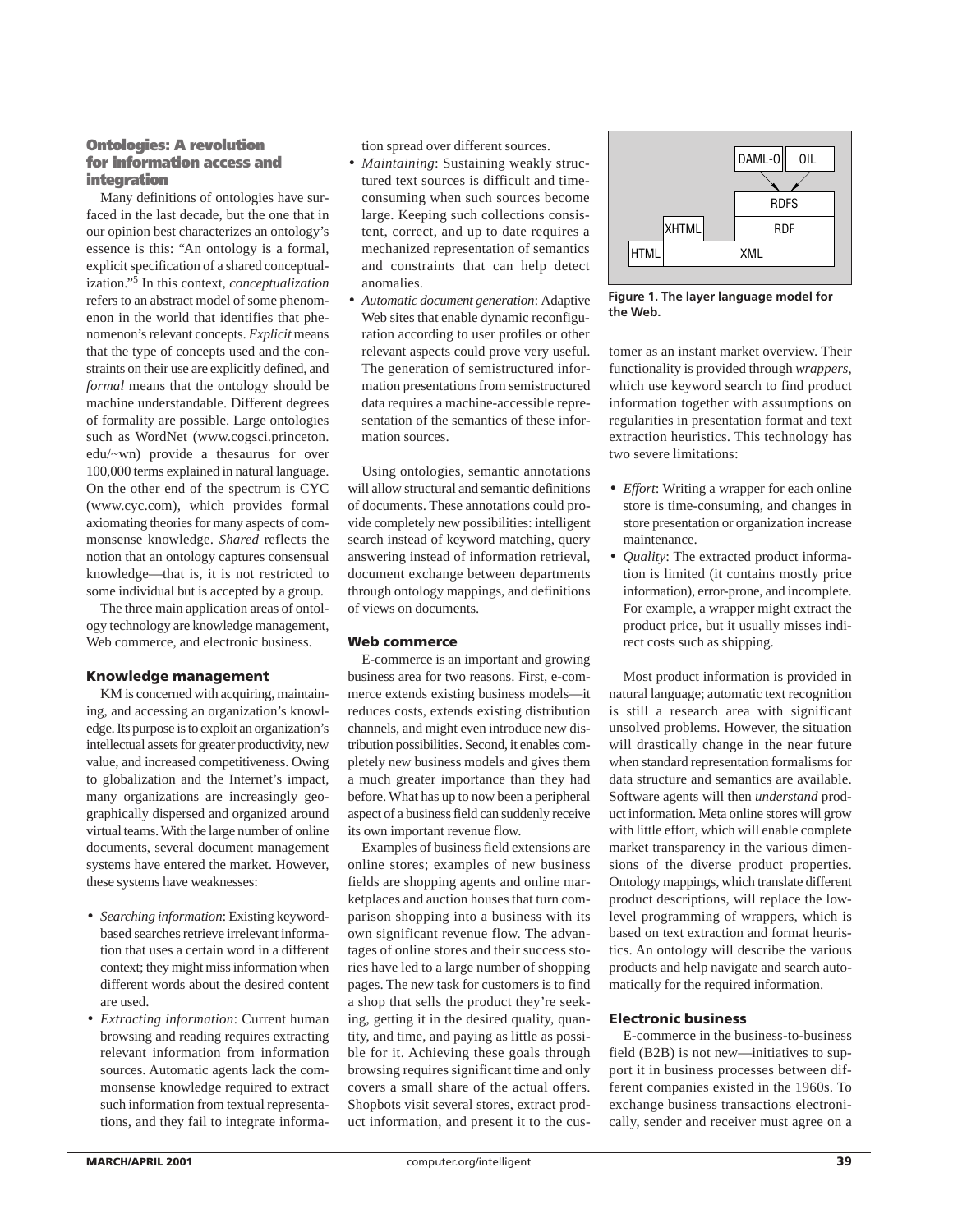

**Figure 2. The translation of structure, semantics, and language.**

standard (a protocol for transmitting content and a language for describing content). A number of standards arose for this purpose—one of them is the UN initiative, Electronic Data Interchange for Administration, Commerce, and Transport (Edifact). In general, the automation of business transactions has not lived up to the propagandists' expectations, partly because of the serious shortcomings of approaches such as Edifact: It is a procedural and cumbersome standard, making the programming of business transactions expensive and error-prone, and it results in large maintenance efforts. Moreover, the exchange of business data over extranets is not integrated with other document exchange processes—Edifact is an isolated standard.

Using the Internet's infrastructure for business exchange will significantly improve this situation. Standard browsers can render business transactions and transparently integrate them into other document exchange processes in intranet and Internet environments. However, the fact that HTML does not provide a means for presenting rich syntax and data semantics hampers this. XML, which is designed to close this gap in current Internet technology, drastically changes the situation. We can model B2B communication and data exchange with the same means available for other data exchange processes, we can render transaction specifications on standard browsers, and maintenance is cheap. However, although XML provides a standard serialized syntax for defining data structure and semantics, it does not provide standard data structures and terminologies to describe business processes and exchanged products. Therefore, XML-based e-commerce will

need ontologies in two important ways:

- *Standard ontologies* must cover the various business areas. In addition to official standards, vertical marketplaces (Internet portals) could generate de facto standards—if they can attract significant shares of a business field's online transactions. Examples include Dublin Core, Common Business Library (CBL), Commerce XML (cXML), ecl@ss, Open Applications Group Integration Specification (OAGIS), Open Catalog Format (OCF), Open Financial Exchange (OFX), Real Estate Transaction Markup Language (RETML), RosettaNet, UN/SPSC (see www.diffuse.org), and UCEC.
- *Ontology-based translation services* must link different data structures in areas where standard ontologies do not exist or where a particular client needs a translation from his or her terminology into the standard. This translation service must cover structural and semantic as well as language differences (see Figure 2).

Ontology-based trading will significantly extend the degree to which data exchange is automated and will create completely new business models in participating market segments.

#### **Why OIL?**

Effective, efficient work with ontologies requires support from advanced tools. We need an advanced ontology language to express and represent ontologies. This language must meet three requirements:

• It must be highly intuitive to the human user. Given the success of the frame-based and object-oriented modeling paradigm,

an ontology should have a frame-like look and feel.

- It must have a well-defined formal semantics with established reasoning properties to ensure completeness, correctness, and efficiency.
- It must have a proper link with existing Web languages such as XML and RDF to ensure interoperability.

Many of the existing languages such as CycL,<sup>6</sup> KIF,<sup>7</sup> and Ontolingua<sup>8</sup> fail. However, OIL9 matches these criteria and unifies the three important aspects that different communities provide: epistemologically rich modeling primitives as provided by the frame community, formal semantics and efficient reasoning support as provided by description logics, and a standard proposal for syntactical exchange notations as provided by the Web community.

#### **Frame-based systems**

The central modeling primitives of predicate logic are predicates. Frame-based and object-oriented approaches take a different viewpoint. Their central modeling primitives are classes (or frames) with certain properties called *attributes*. These attributes do not have a global scope but apply only to the classes for which they are defined we can associate the "same" attribute (the same attribute name) with different range and value restrictions when defined for different classes. A frame provides a context for modeling one aspect of a domain. Researchers have developed many other additional refinements of these modeling constructs, which have led to this modeling paradigm's incredible success.

Many frame-based systems and languages have emerged, and, renamed as object orientation, they have conquered the software engineering community. OIL incorporates the *essential modeling primitives* of frame-based systems—it is based on the notion of a *concept* and the definition of its superclasses and attributes. Relations can also be defined not as an attribute of a class but as an independent entity having a certain domain and range. Like classes, relations can fall into a hierarchy.

#### **Description logics**

DL describes knowledge in terms of concepts and role restrictions that can automatically derive classification taxonomies. Knowledge representation research's main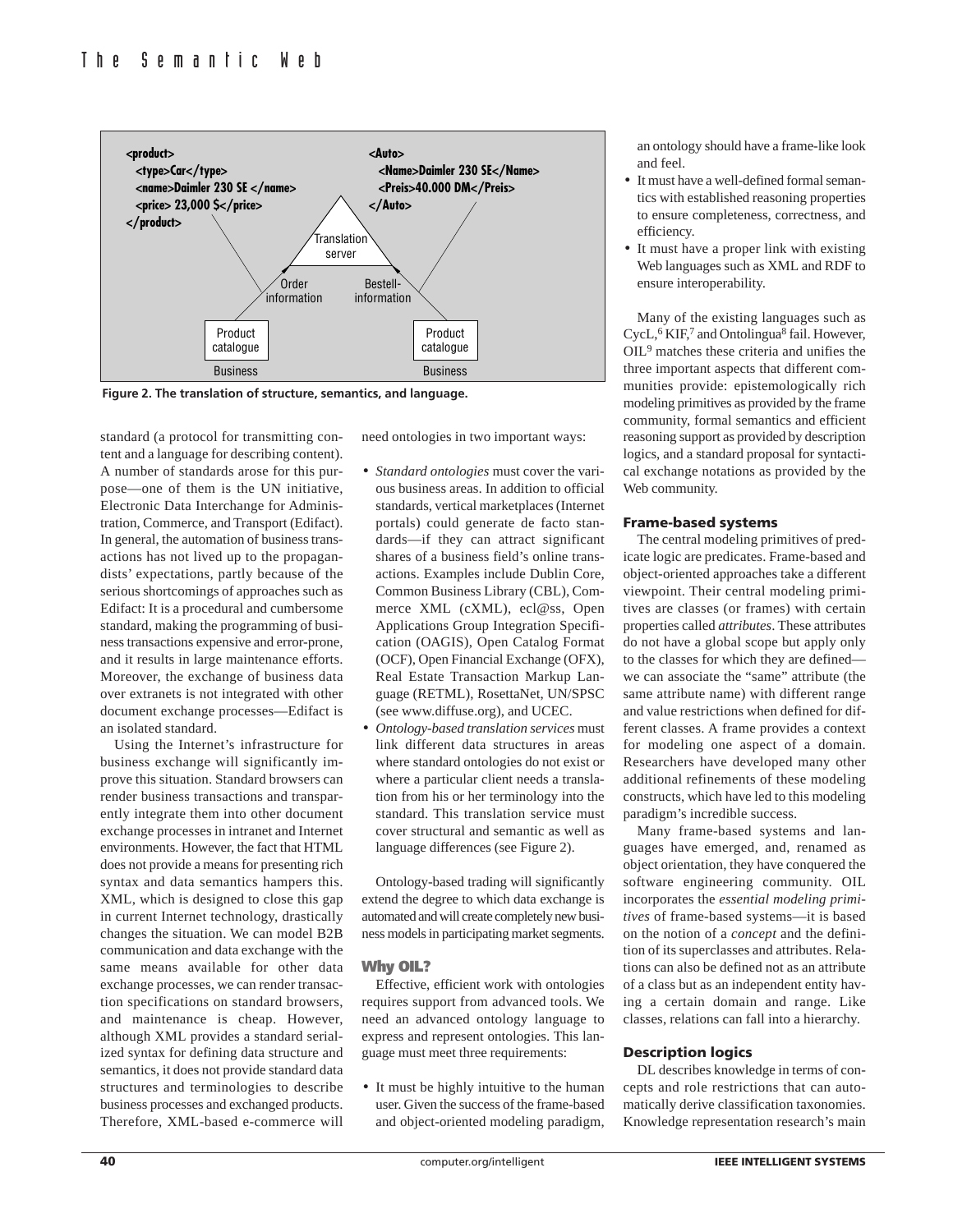thrust is to provide theories and systems for expressing structured knowledge and for accessing and reasoning with it in a principled way. In spite of the discouraging theoretical complexity of the results, there are now efficient implementations for DL languages, which we explain later. OIL inherits from DL its formal semantics and the efficient reasoning support.

#### **Web standards: XML and RDF**

Modeling primitives and their semantics are one aspect of an ontology language, but we still have to decide about its syntax. Given the Web's current dominance and importance, we must formulate a syntax of an ontology exchange language with existing Web standards for information representation. First, OIL has a well-defined syntax in XML based on a document type definition and an XML Schema definition. Second, OIL is an extension of RDF and RDFS. With regard to ontologies, RDFS provides two important contributions: a standardized syntax for writing ontologies and a standard set of modeling primitives such as **instance-of** and **subclass-of** relationships.

#### **OIL's layered architecture**

A single ontology language is unlikely to fulfill all the needs of the Semantic Web's large range of users and applications. We therefore organized OIL as a series of everincreasing layers of sublanguages. Each additional layer adds functionality and complexity to the previous one. Agents (humans or machines) that can only process a lower layer can still partially understand ontologies expressed in any of the higher layers. A first and very important application of this principle is the relation between OIL and RDFS. As Figure 3 shows, core OIL coincides largely with RDFS (with the exception of RDFS's reification features). This means that even simple RDFS agents can process OIL ontologies and pick up as much of their meaning as possible with their limited capabilities.

*Standard OIL* aims to capture the necessary mainstream modeling primitives that provide adequate expressive power and are well understood, thus precisely specifying the semantics and making complete inference viable.

*Instance OIL* includes a thorough individual integration. Although the previous layer—Standard OIL—includes modeling constructs that specify individual fillers in term definitions, Instance OIL includes a full-fledged database capability.

*Heavy OIL* will include additional representational (and reasoning) capabilities. A more expressive rule language and metaclass facilities seem highly desirable. We will define these extensions of OIL in cooperation with the DAML (DARPA Agent Markup Language; www.daml.org) initiative for a rule language for the Web.

OIL's layered architecture has three advantages:

- An application is not forced to work with a language that offers significantly more expressiveness and complexity than is needed.
- Applications that can only process a lower level of complexity can still catch some of an ontology's aspects.
- An application that is aware of a higher level of complexity can still understand ontologies expressed in a simpler ontology language.

Defining an ontology language as an extension of RDFS means that every RDFS ontology is a valid ontology in the new language (an OIL processor will also understand RDFS). However, the other direction is also possible: Defining an OIL extension as closely as possible to RDFS allows maximal reuse of existing RDFS-based applications and tools. However, because the ontology language usually contains new aspects (and therefore a new vocabulary, which an RDFS processor does not know), 100 percent compatibility is impossible. Let's look at an example. The following OIL expression defines **herbivore** as a class, which is a subclass of **animal** and disjunct to all **carnivores**:

```
<rdfs:Class rdf:ID="herbivore">
  <rdf:type 
      rdf:resource="http://www.
         ontoknowledge.org/oil/RDFS-
           schema/#DefinedClass"/>
  <rdfs:subClassOf rdf:resource="#animal"/>
  <rdfs:subClassOf>
       <oil:NOT>
           <oil:hasOperand rdf:resource="
             #carnivore"/>
       </oil:NOT>
  </rdfs:subClassOf>
</rdfs:Class>
```
An application limited to pure RDFS can still capture some aspects of this definition:



**Figure 3. OIL's layered language model.** 

#### **<rdfs:Class rdf:ID="herbivore"> <rdfs:subClassOf rdf:resource="#animal"/> <rdfs:subClassOf>**

**… </rdfs:subClassOf> </rdfs:Class>**

It encounters that **herbivore** is a subclass of **animal** and a subclass of a second class, which it cannot understand properly. This seems to preserve complicated semantics for simpler applications.

#### **An illustration of the OIL modeling primitive**

An OIL ontology is itself annotated with metadata, starting with such things as title, creator, creation date, and so on. OIL follows the W3C Dublin Core Standard on bibliographical meta date for this purpose.

Any ontology language's core is its hierarchy of class declarations, stating, for example, that DeskJet printers are a subclass of printers. We can declare classes as *defined*, which indicates that the stated properties are not only necessary but also sufficient conditions for class membership. Instead of using single types in expressions, we can combine classes in logical expressions indicating intersection, union, and complement of classes.

We can declare *slots* (relations between classes) together with logical axioms, stating whether they are functional (having at most one value), transitive, or symmetric, and stating which (if any) slots are inverse. We can state range restrictions as part of a slot declaration as well as the number of distinct values that a slot may have. We can further restrict slots by *value-type* or *has-value* restrictions. A value-type restriction demands that every value of the property must be of the stated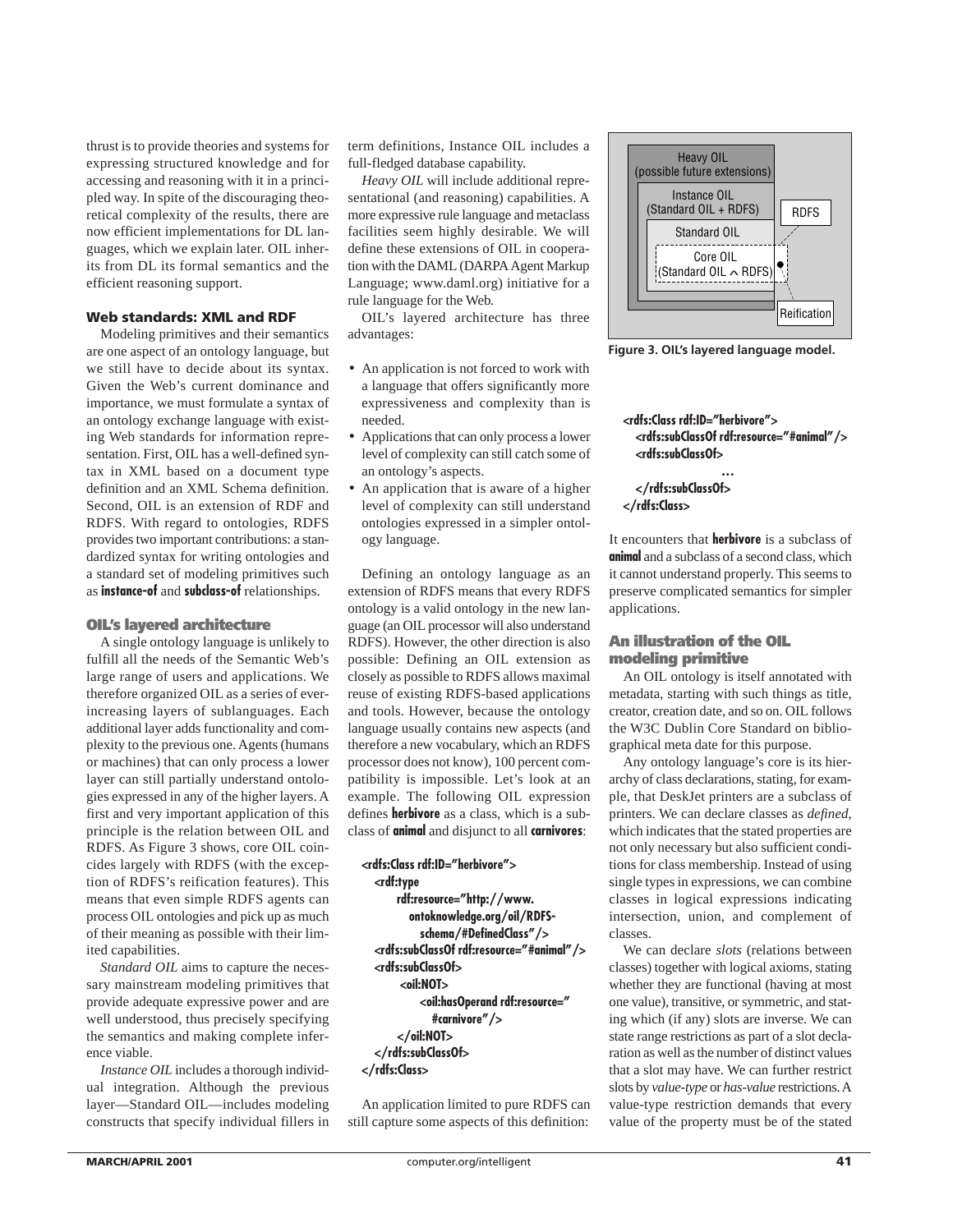**class-def Product slot-def Price domain Product slot-def ManufacturedBy domain Product class-def PrintingAndDigitalImagingProduct subclass-of Product class-def HPProduct subclass-of Product slot-constraint ManufacturedBy has-value "Hewlett Packard" class-def Printer subclass-of PrintingAndDigitalImagingProduct slot-def PrinterTechnology domain Printer slot-def Printing Speed domain Printer slot-def PrintingResolution domain Printer class-def PrinterForPersonalUse subclass-of Printer class-def HPPrinter subclass-of HPProduct and Printer class-def LaserJetPrinter subclass-of Printer slot-constraint PrintingTechnology has-value "Laser Jet" class-def HPLaserJetPrinter subclass-of LaserJetPrinter and HPProduct class-def HPLaserJet1100Series subclass-of HPLaserJetPrinter and PrinterFor PersonalUse slot-constraint PrintingSpeed has-value "8 ppm" slot-constraint PrintingResolution has-value "600 dpi" class-def HPLaserJet1100se subclass-of HPLaserJet1100Series slot-constraint Price has-value "\$479" class-def HPLaserJet1100xi subclass-of HPLaserJet1100Series slot-constraint Price has-value "\$399"**

**Figure 4. A small printer ontology in OIL.**

type; has-value restrictions require the slot to have at least values from the stated type.

A crucial aspect of OIL is its formal semantics.<sup>10</sup> An OIL ontology is given a formal semantics by mapping each class into a set of objects and each slot into a set of pairs of objects. This mapping must obey the constraints specified by the definitions of the classes and slots. We omit the details of this formal semantics, but it must exist and be consulted whenever necessary to resolve disputes about the meaning of language constructions. It is an ultimate reference point for OIL applications.

Figure 4 shows a very simple example of an OIL ontology provided by SemanticEdge (www.interprice.com). It illustrates OIL's most basic constructs.

This defines a number of classes and organizes them in a class hierarchy (for example, **HPProduct** is a subclass of **Product**). Various properties (or slots) are defined, together with the classes to which they apply (such as a **Price** is a property of any **Product**, but a **PrintingResolution** can only be stated for a **Printer**, an indirect subclass of **Product**). For certain classes, these properties have restricted values (for example, the price of any HPLaserJet1100se is restricted to \$479). In OIL, we can also combine classes by using logical expressions—for example, an **HPPrinter** is both an **HPProduct** and a **Printer** (and consequently inherits the properties from both classes).

#### **OIL tools**

OIL has strong tool support in three areas:

- *ontology editors*, to build new ontologies;
- *ontology-based annotation tools*, to link unstructured and semistructured information sources with ontologies; and
- *reasoning with ontologies*, which enables advanced query-answering services, supports ontology creation, and helps map between different ontologies.

#### **Ontology editors**

Ontology editors help human knowledge engineers build ontologies—they support the definition of concept hierarchies, the definition attributes for concepts, and the definition of axioms and constraints. They must provide graphical interfaces and conform to existing standards in Web-based software development. They enable the inspecting, browsing, codifying, and modifying of ontologies, and they support ontology development and maintenance tasks. Currently, two editors for OIL are available, and a third is under development:

• *OntoEdit* (see Figure 5) is an ontologyengineering environment developed at the Knowledge Management Group of the University of Karlsruhe, Institute AIFB (http://ontoserver.aifb.uni-karlsruhe.de/

ontoedit). Currently, OntoEdit supports Frame-Logic, OIL, RDFS, and XML. It is commercialized from Ontoprise (www. ontoprise.de).

- *OILed* is a freely available and customized editor for OIL implemented by the University of Manchester and sponsored by the Vrije Universiteit, Amsterdam, and SemanticEdge (see http://img.cs.man.ac. uk/oil). OILed aims to provide a simple freeware editor that demonstrates—and stimulates interest in—OIL. OILed is not intended to be a full ontology development environment—it will not actively support the development of large-scale ontologies, the migration and integration of ontologies, versioning, argumentation, and many other activities that are involved in ontology construction. Rather, it is a NotePad for ontology editors that offers just enough functionality to let users build ontologies and demonstrate how to check them for consistency.
- *Protégé*<sup>11</sup> lets domain experts build knowledge-based systems by creating and modifying reusable ontologies and problemsolving methods (see www.smi.stanford. edu/projects/protege). Protégé generates domain-specific knowledge acquisition tools and applications from ontologies. More than 30 countries have used it. It is an ontology editor that can define classes and class hierarchy, slots and slot-value restrictions, and relationships between classes and properties of these relationships. The instances tab is a knowledge acquisition tool that can acquire instances of the classes defined in the ontology. Protégé, built at Stanford University, currently supports RDF—work on extending it to OIL is starting.

#### **Ontology-based annotation tools**

Ontologies can describe large instance populations. In OIL's case, two tools currently aid such a process. First, we can derive an XML DTD and an XML Schema definition from an ontology in OIL. Second, we can derive an RDF and RDFS definition for instances from OIL. Both provide means to express large volumes of semistructured information as instance information in OIL. More details appear elsewhere.<sup>4,12,13</sup>

#### **Reasoning with ontologies: Instance and schema inferences**

Inference engines for ontologies can reason about an ontology's instances and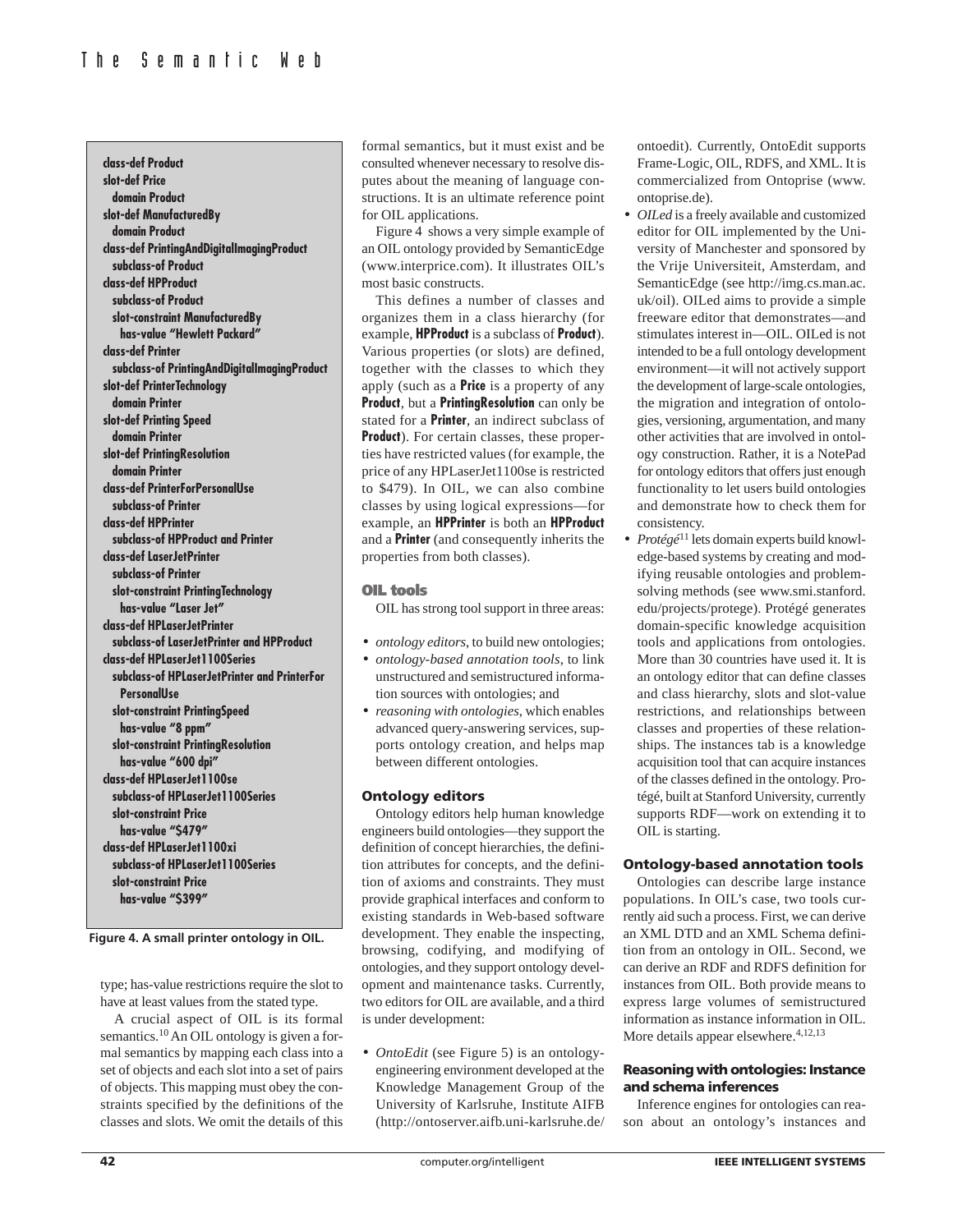schema definition. For example, they can automatically derive the right position of a new concept in a given concept hierarchy. Such reasoners help build ontologies and use them for advanced information access and navigation. OIL uses the FaCT (Fast Classification of Terminologies, www.cs. man.ac.uk/~horrocks/FaCT) system to provide reasoning support for ontology design, integration, and verification. FaCT is a DL classifier that can provide consistency checking in modal and other similar logics. FaCT's most interesting features are its expressive logic, its optimized tableaux implementation (which has now become the standard for DL systems), and its Corbabased client–server architecture. FaCT's optimizations specifically aim to improve the system's performance when classifying realistic ontologies. This results in performance improvements of several orders of magnitude compared with older DL systems. This performance improvement is often so great that it is impossible to measure precisely because nonoptimized systems are virtually nonterminating with ontologies that FaCT can easily deal with.14 For example, for a large medical terminology ontology developed in the GALEN project,15 FaCT can check the consistency of all 2,740 classes and determine the complete class hierarchy in approximately 60 seconds of CPU (450-MHz Pentium III) time. FaCT can be accessed through a Corba interface.

#### **Applications of OIL**

Earlier, we sketched three application areas for ontologies: knowledge management, Web commerce, and e-business. Not surprisingly, we find applications of OIL in all three areas. On-To-Knowledge (www. ontoknowledge.org)16 extends OIL to a fullfledged environment for knowledge management in large intranets and Web sites. Unstructured and semistructured data is automatically annotated, and agent-based user interface techniques and visualization tools help users navigate and query the information space. Here, On-To-Knowledge continues a line of research that began with SHOE<sup>17</sup> and Ontobroker:<sup>18</sup> using ontologies to model and annotate the semantics of information resources in a machine-processable manner. On-To-Knowledge is carrying out three industrial case studies to evaluate the tool environment for ontology-based knowledge management.



**Figure 5. A screen shot of OntoEdit.**

#### **Swiss Life: Organizational memory**

Swiss Life<sup>19</sup> (www.swisslife.ch) implements an intranet-based front end to an organizational memory with OIL. The starting point is the existing intranet information system, called ZIS, which has considerable drawbacks. Its great flexibility allows for its evolution with actual needs, but this also makes finding certain information difficult. Search engines help only marginally. Clearly, formalized knowledge is connected with weakly structured background knowledge here—experience shows that this is extremely bothersome and errorprone to maintain. The only way out is to apply content-based information access so that we no longer have a mere collection of Web pages but a full-fledged information system that we can rightly call an organizational memory.

#### **British Telecom: Call centers**

Call centers are an increasingly important mechanism for customer contact in many industries. What will be required in the future is a new philosophy in customer interaction design. Every transaction should emphasize the uniqueness of both the customer and the customer service person this requires effective knowledge management (see www.bt.com/innovations), including knowledge about the customer and about the customer service person, so that customers are directed to the correct person in a meaningful and timely way. Some of BT's call centers are targeted to identify opportunities for effective knowledge management. More specifically, call center agents tend to use a variety of electronic sources for information when interacting with customers, including their own specialized systems, customer databases, the organization's intranet, and, perhaps most important, case bases of best practices. OIL provides an intuitive front-end tool to these

heterogeneous information sources to ensure smooth transfer to others.

#### **EnerSearch: Virtual enterprise**

EnerSearch is a virtual organization researching new IT-based business strategies and customer services in deregulated energy markets (www.enersearch.se).<sup>20</sup> EnerSearch is a knowledge creation company—knowledge that must transfer to its shareholders and other interested parties. Its Web site is one of the mechanisms for this, but finding information on certain topics is difficult—the current search engine supports free-text search rather than content-based search. So, EnerSearch applies the OIL toolkit to enhance knowledge transfer to researchers in the virtual organization in different disciplines and countries and specialists from shareholding companies interested in getting up-to-date R&D information.

IL has several advantages: it is properly grounded in Web languages such as XML Schemas and RDFS, and it offers different levels of complexity. Its inner layers enable efficient reasoning support based on FaCT, and it has a well-defined formal semantics that is a baseline requirement for the Semantic Web's languages. Regarding its modeling primitives, OIL is not just another new language but reflects certain consensus in areas such as DL and frame-based systems. We could only achieve this by including a large group of scientists in OIL's development. OIL is also a significant source of inspiration for the ontology language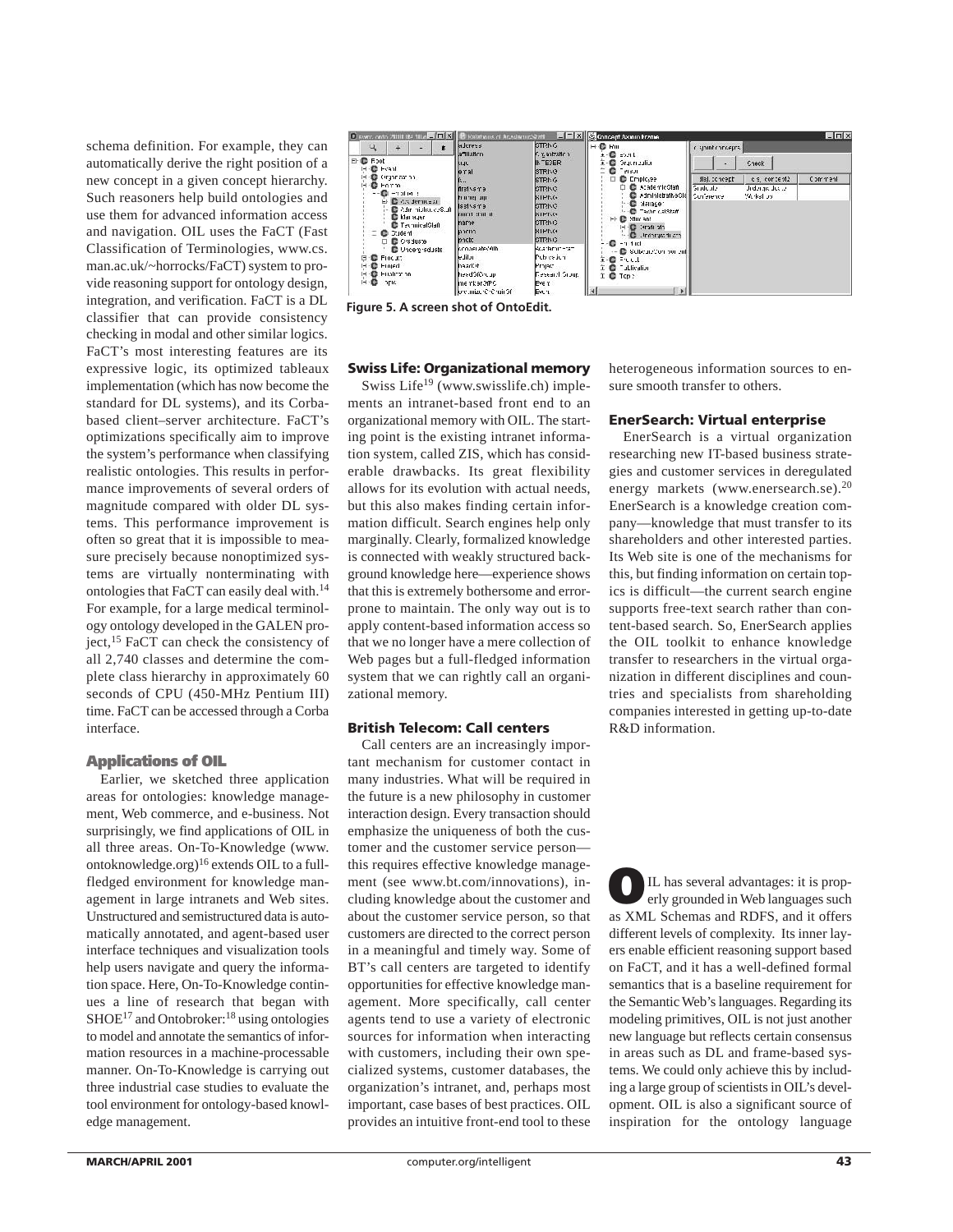DAML+OIL (www.cs.man.ac.uk/~horrocks/ DAML-OIL), developed through the DAML initiative. The next step is to start on a W3C working group on the Semantic Web, taking DAML+OIL as a starting point.

Defining a proper language is an important step to expanding the Semantic Web. Developing new tools, architectures, and applications is the real challenge that will follow.  $\blacksquare$ 

- 6. D.B. Lenat and R.V. Guha, *Building Large Knowledge-Based Systems: Representation and Inference in the Cyc Project*, Addison-Wesley, Reading, Mass., 1990.
- 7. M.R. Genesereth, "Knowledge Interchange Format," *Proc. Second Int'l Conf. Principles of Knowledge Representation and Reasoning* (KR 91), J. Allenet et al., eds., Morgan Kauf-

mann, San Francisco, 1991, pp. 238–249; http://logic.stanford.edu/kif/kif.html (current 9 Mar. 2001).

8. A. Farquhar, R. Fikes, and J. Rice, "The Ontolingua Server: A Tool for Collaborative Ontology Construction," *Int'l. J. Human– Computer Studies*, vol. 46, 1997, pp. 707–728.

# he Authors

**Dieter Fensel's** biography appears in the Guest Editors' Introduction on page 25.

#### **Acknowledgments**

We thank Hans Akkermans, Sean Bechhofer, Jeen Broekstra, Stefan Decker,Ying Ding, Michael Erdmann, Carole Goble, Michel Klein, Alexander Mädche, Enrico Motta, Borys Omelayenko, Steffen Staab, Guus Schreiber, Lynn Stein, Heiner Stuckenschmidt, and Rudi Studer, all of whom were involved in OIL's development.

**Ian Horrocks** is a lecturer in computer science with the Information Management Group at the University of Manchester, UK. His research interests include knowledge representation, automated reasoning, optimizing reasoning systems, and ontological engineering, with particular emphasis on the application of these techniques to the World Wide Web. He received a PhD in computer science from the University of Manchester. He is a member of the OIL language steering committee and the Joint EU/US Committee on Agent Markup Languages, and is coeditor of the DAML+OIL language specification. Contact him at the Dept. of Computer Science, Univ. of Manchester, Oxford Rd., Manchester, M13 9PL, UK; horrocks@cs.man.ac; www.cs.man.ac.uk/~horrocks.



**Frank van Harmelen** is a senior lecturer in the AI Department at Vrije Universiteit in Amsterdam. His research interests include specification languages for knowledge-based systems, using languages for validation and verification of KBS, developing gradual notions of correctness for KBS, and verifying weakly structured data. He received a PhD in artificial intelligence from the University of Edinburgh. Contact him at Dept. of AI, Faculty of Sciences, Vrije Universiteit Amsterdam de Boelelaan 1081a, 1081HV Amsterdam, Netherlands; frank.van.harmelen@cs.vu.nl; www.cs.vu.nl/~frankh.

#### **References**

- 1. T. Berners-Lee, *Weaving the Web*, Orion Business Books, London, 1999.
- 2. O. Lassila and R. Swick, *Resource Description Framework (RDF) Model and Syntax Specificatio*n, *W3C Recommendation*, World Wide Web Consortium, Boston, 1999, www. w3.org/TR/REC-rdf-syntax (current 6 Dec. 2000).
- 3. D. Brickley and R.V. Guha, *Resource Description Framework (RDF) Schema Specification 1.0, W3C Candidate Recommendation*, World Wide Web Consortium, Boston, 2000, www.w3.org/TR/rdf-schema (current 6 Dec. 2000).
- 4. J. Broekstra et al., "Enabling Knowledge Representation on the Web by Extending RDF Schema," *Proc. 10th Int'l World Wide Web Conf.*, Hong Kong, 2001.
- 5. T.R. Gruber, "A Translation Approach to Portable Ontology Specifications," *Knowledge Acquisition*, vol. 5, 1993, pp. 199–220.

**Deborah L. McGuinness** is the associate director and senior research scientist for the Knowledge Systems Laboratory at Stanford University. Her main research areas include ontologies, description logics, reasoning systems, environments for building and maintaining information, knowledgeenhanced search, configuration, and intelligent commerce applications. She also runs a consulting business dealing with ontologies and artificial intelligence for business applications and serves on several technology advisory boards and academic advisory boards. She received a PhD from Rutgers University in reasoning systems. Contact her at the Knowledge Systems Laboratory, Stanford Univ., Stanford, CA 94305; dlm@ksl.stanford.edu; www.ksl.stanford.edu/people/dm.



**Peter F. Patel-Schneider** is a member of the technical staff at Bell Labs Research. His research interests center on the properties and use of description logics. He is also interested in rule-based systems, including standard systems derived from OPS as well as newer formalisms such as R++. He received his PhD from the University of Toronto. Contact him at Bell Labs Research, 600 Mountain Ave., Murray Hill, NJ 07974; pfps@research.bell-labs.com; www.bell-labs.com/user/pfps.